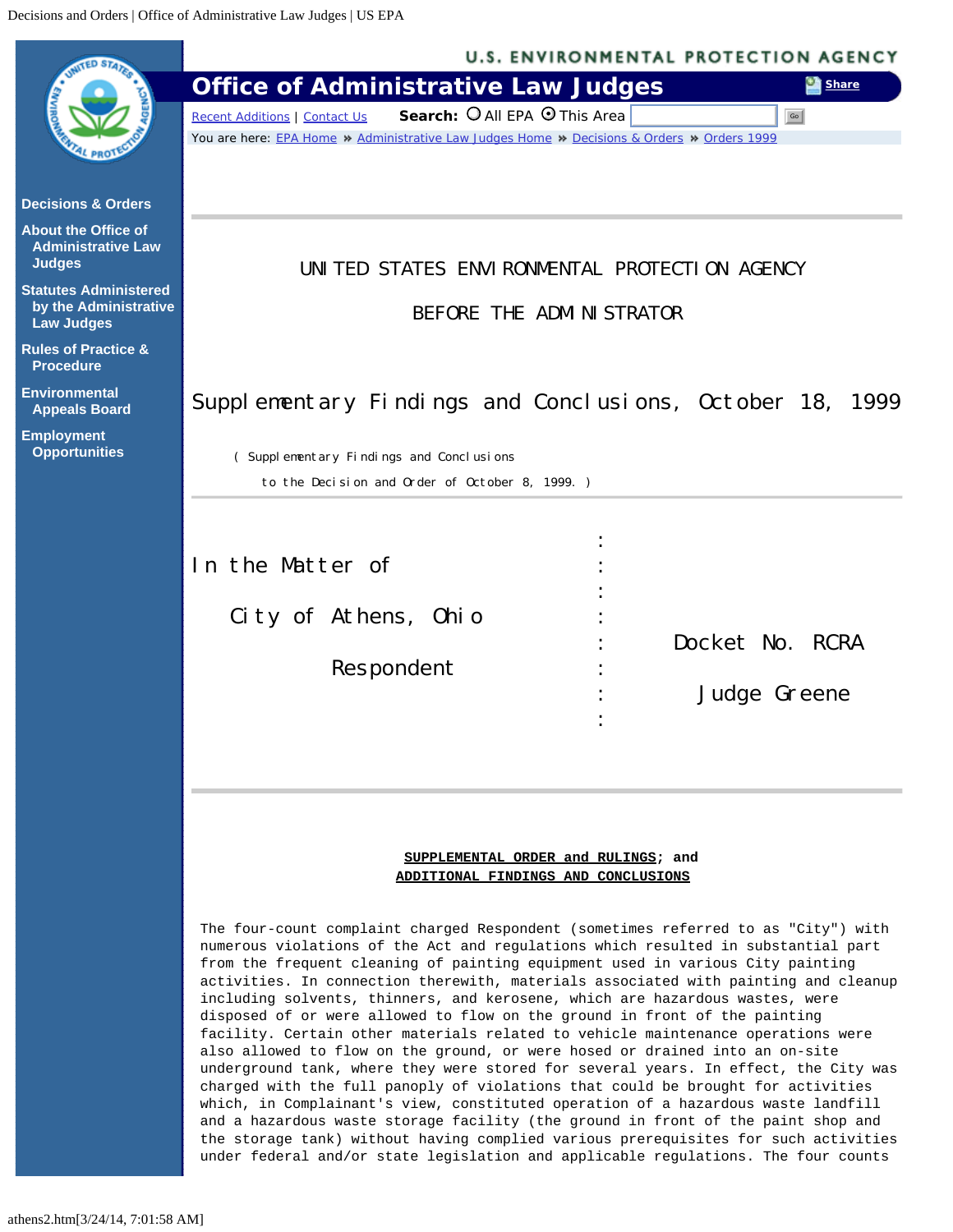included the following charges.

**Count I**:

- Failure to provide notification to the Administrator of the Environmental Protection Agency (EPA) as required by section 3010 (42 U.S.C. 6930) of the Act on or before August 18,  $1980; (1)$  $1980; (1)$
- Failure to determine whether waste disposed of on the ground outside the<br>painting facility (paint shop) hazardous, and failure to determine whether<br>waste stored in a tank (referred to in the complaint as the "grease pit")<br>  $52-11; (2)$  $52-11; (2)$
- Failure to obtain an EPA identification number while continuing to treat, store, or dispose of hazardous waste at its garage, in violation of 40 CFR §  $262.11.$ <sup>[\(3\)](#page-5-2)</sup>

## **Count II**

Failure to apply for a Part A permit on or before November 19, 1980, while continuing to dispose of, treat, or store hazardous waste after that date in violation of § 3005(a) of the Act, 42 U.S.C. § 6925(a), 40 C.F.R. §  $270.10(e)$ , and OAC  $3745-50-40 \cdot \frac{(4)}{2}$  $3745-50-40 \cdot \frac{(4)}{2}$  $3745-50-40 \cdot \frac{(4)}{2}$ 

# **Count III**.

- Failure to obtain a general waste analysis, failure to inspect for malfunctions and deterioration according to a written schedule, and failure<br>to train personnel and maintain records of their compliance with the<br>requirements of 40 C.F.R. Part 265, Subpart B, and OAC 745-65-10 to 18, in<br>vi
- Failure to develop and maintain a contingency plan for the facility, in violation of 40 C.F.R. Part 265, Subpart D, (or OAC 3745-65-50/56. $(6)$ )
- Failure to maintain a written operating record at the facility; and failure<br>to submit a biennial report of facility activities to EPA or to the State of<br>Ohio, as appropriate, in violation of the Act, 40 C.F.R. Part 265, Su E<sub>1</sub> (or OAC 3745-65-70/77. $\frac{(7)}{2}$ )
- Failure to equip, test, and maintain alarm systems, fire protection equipment, spill control equipment, and decontamination equipment to be used in emergencies, in violation of the Act, of 40 C.F.R. Part 265, Subpart C; and of OAC 3745-65-30/37. $\frac{(8)}{6}$  $\frac{(8)}{6}$  $\frac{(8)}{6}$
- Failure to implement a groundwater monitoring program no later than November 19, 1981, in violation of 40 C.F.R. Part 265, Subpart F, (or OAC 3745-65- 90/94), while continuing to dispose of hazardous materials used or generated in connection with City painting activities. $(9)$
- Failure to have a written closure plan for each hazardous waste management unit at the facility no later than May 19, 1981, in violation of the Act, and of subpart G of Part 265 of 40 C.F.R.; $\frac{(10)}{(10)}$  $\frac{(10)}{(10)}$  $\frac{(10)}{(10)}$
- Failure to estimate the costs of closing such facilities and failure to establish assurance of financial ability to close the facility;
- Failure to estimate post-closure costs, and failure to establish assurance of<br>financial ability to perform post closure care and to maintain liability<br>insurance for injury and property damage caused by sudden or nonsudden<br>
- of the Act, and of Subpart H of 40 C.F.R. Part  $265;\frac{(11)}{11}$  $265;\frac{(11)}{11}$  $265;\frac{(11)}{11}$ Failure to inspect the hazardous waste storage locations weekly, in violation of the Act, Subpart I or 40 C.F.R. Part 265 (and OAC § 3745-66-90 through 92); $(12)$
- Failure to assess the integrity of, and perform daily inspections of, the<br>tank system ("grease pit") where hazardous painting material waste was<br>stored and failure to comply with other requirements (not specified) of the<br>a Act (and OAC 3745-66-90 through 92);  $(13)$
- Failure to comply with any of the "special re- quirements" pertaining to landfills set forth in 40 C.F.R. Subpart N, in violation of the Subpart N requirements and the Act (or OAC 3745-68-01 through  $16) \cdot \frac{(14)}{(14)}$  $16) \cdot \frac{(14)}{(14)}$  $16) \cdot \frac{(14)}{(14)}$

**Count IV**.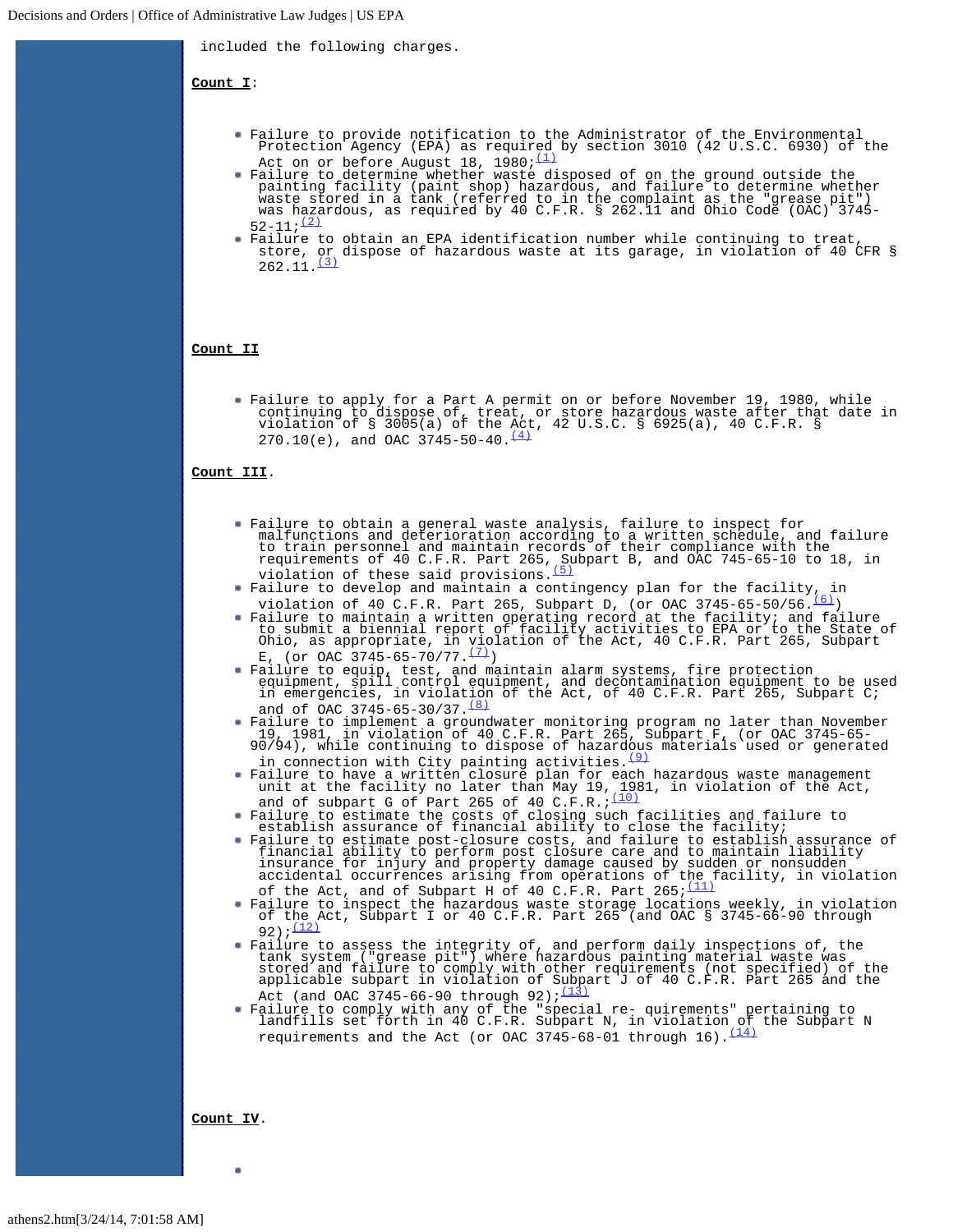- Disposal of spent solvents assigned EPA hazardous waste numbers F003 and F005<br>without falling into any of the "exceptional conditions" set forth at 40<br>C.F.R. § 268.30(a), and without (a) having met applicable treat- ment<br>s 3004(e) of the Act  $[(42 \text{ U.S.C. } 6924(e)],$  and 40 C.F.R. 268.30(a); $\frac{(15)}{(15)}$  $\frac{(15)}{(15)}$  $\frac{(15)}{(15)}$ 
	- Failure to test the hazardous waste painting materials to determine if they<br>were subject to land disposal restrictions, in violation of 40 C.F.R. §<br>\_268.7(a) (or OAC 3745-59-07) and the Act;<sup>[\(16\)](#page-5-15)</sup>
- Failure to mark the storage tank clearly and comply with operating record<br>requirements set forth in EPA RCRA regulations or Ohio EPA regulations, in<br>circum- stances where the waste was stored in the tank solely to facilita  $(2)(ii)(or OAC 3745-59- 50)$  and the Act.<sup>[\(17\)](#page-5-16)</sup>

Additional Findings and Conclusions - General

As provided by the decision and order of October 8, 1999, the following findings and conclusions are made in addition to those elsewhere herein, and in the Decision and Order of October 8, 1999:

The complaint herein was lawfully filed pursuant to appropriate provisions of the Resource Conservation and Recovery Act ("RCRA," or "the Act"), 42 U.S.C. § 6928, and regulations promulgated in accordance with authority granted therein. The State of Ohio was notified pursuant to section 3008(a) of the Act, 42 U.S.C. § 6928(a). Constitutional rights were not violated as a result of failure to notify Respondent in advance of the filing.  $(18)$ 

At all relevant times Respondent owned and operated a facility known as the City Garage in Athens, Ohio, which included a "paint shop." Respondent is a "person" as defined in the Act, 42 U.S.C. §6903(15) and is subject to regulations issued pursuant to Subtitle C thereof, 42 U.S.C. §§ 6921-6939, and regulations of the State of Ohio incorporated by reference as part of the applicable state hazardous waste management program of the State of Ohio. At all times during which the State of Ohio did not have authorization to administer and enforce a hazardous waste program, persons who treated, stored, or disposed of hazardous waste were subject to federal legislation and regulations.

Respondent generated hazardous waste as described in 40 CFR Part 261 by virtue of varius painting activities in the City of Athens, substantial quantities of which were both disposed of on the ground at the City Garage, or stored in containers. In addition, Respondent generated hazardus materials in connection with the servicing of automobiles at the City Garage, substantial quantities of which were both stored at and disposed of at the City Garage. Respondent stored hazardous waste for a period in excess of 180 days, and accumulated more than 1000 kilograms of hazardous waste on site at one time. Respondent did not establish either a "small quantity generator" or a "conditionally exempt small quantity generator" affirmative defense and is therefore subject to all requirements of 40 C.F.R. Part 265 until such time as a permit is issued for the facility or until pertinent regulations of 40 C.F.R. Part 265 regarding closure and post-closure are complied with. Consequently, Respondent owned or operated a facility that treated, stored, and/or disposed of hazardous waste, and is subject to the requirements of 40 C.F.R. Parts 262, 265, and 270, as well as to the applicable provisions of the Ohio Administrative Code (OAC).

Additional Findings and Conclusions as to Specific Violations.

Respondent failed to notify the EPA Administrator pursuant to 3010 of the Act on or before August 18, 1980; failed to determine whether wastes disposed of and stored were hazardous; and failed to obtain an EPA identification number while continuing to treat, store, or dispose of hazardous waste at the City Garage, all as charged in Count I of the complaint herein.

Respondent was required to submit a part A application, as charged in Count II of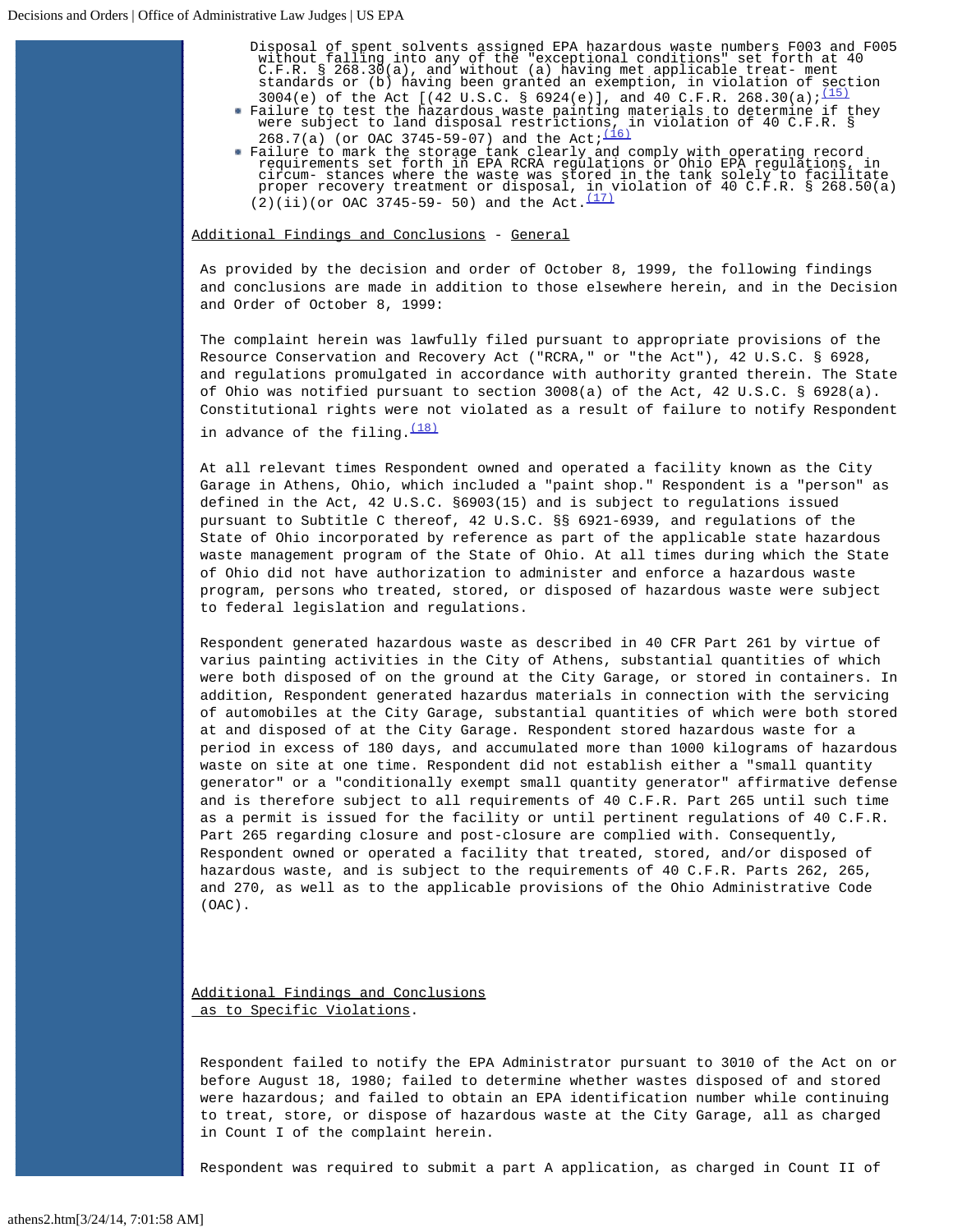the complaint herein.

Respondent failed to obtain a general waste analysis, failed to inspect for malfunctions and deterioration according to a written schedule, failed to train personnel and maintain records of their compliance with the requirements of 40 C.F.R. Part 265, Subpart D (Contingency Plan and Emergency Procedures) and applicable state regulations; Respondent failed to develop and maintain a contingency plan for the facility, failed to maintain a written operating plan for the facility, and failed to submit a biennial report of facility activities to EPA or to the State of Ohio, as appropriate; failed to equip, test, and maintain alarm systems, fire protection equipment, spill control equipment, and decontamination equipment to be used in emergencies; failed to implement a groundwater monitoring program no later than November 19, 1981, while continuing to dispose of hazardous materials used or generated in connection with city painting activities; failed to have a written closure plan for each hazardous waste management unit at the facility no later than May 19, 1981; failed to estimate the costs of closing such facilities and failed to establish assurance of financial ability to close the facility; failed to estimate post-closure costs, and failed to establish assurance of financial ability to perform post-closure care and to maintain liability insurance for injury and property damage caused by sudden or nonsudden accidental occurrences arising from operations at the facility; failed to inspect hazardous waste storage locations weekly, failed to assess the integrity of, and perform daily inspections of, the tank system where hazardous waste was stored; and failed to comply with "special requirements" pertaining to landfills set forth at 40 C.F.R. Subpart N, all as charged in Count III of the complaint herein.

Respondent disposed of spent solvents assigned EPA hazardous waste numbers F003 and F005 without falling into any "Exceptional condition" set forth at 40 C.F.R. 268.30(a), and without having met applicable treatment standards of (b) having been granted an exemption; failed to test hazardous waste painting materials to determine whether they were subject to land disposal restrictions; and failed to mark the storage tank clearly and comply with operating record requirements set forth in regulations issued pursuant to authority of the Act by EPA and in Ohio EPA regulations, in circumstances where the waste was stored solely to facilitate proper recovery, treatment, or disposal, all as charged in Count IV of the complaint herein.

## Additional Conclusions.

Whether or not Respondent had knowledge of facts that constituted violations of applicable requirements is not relevant to a determination of liability for violations under the Act.

No genuine issues of material fact remain regarding Respondent's liability for the violations charged in the complaint herein.

Taking all facts and circumstances into account, including future costs of compliance and the interests of justice, it is determined that a fair and reasonable monetary civil penalty to be assessed for violations found herein is \$98,000.

Complainant's August 18, 1999, Motion to Consider Additional Evidence

Complainant's August 18, 1999, motion for consideration of additional evidence, responded to on August 31, 1999, and replied to September 1, 1999 (received September 7, 1999) will be granted. The evidence in question is a declaration from the principal author and field researcher of a study performed by Ohio University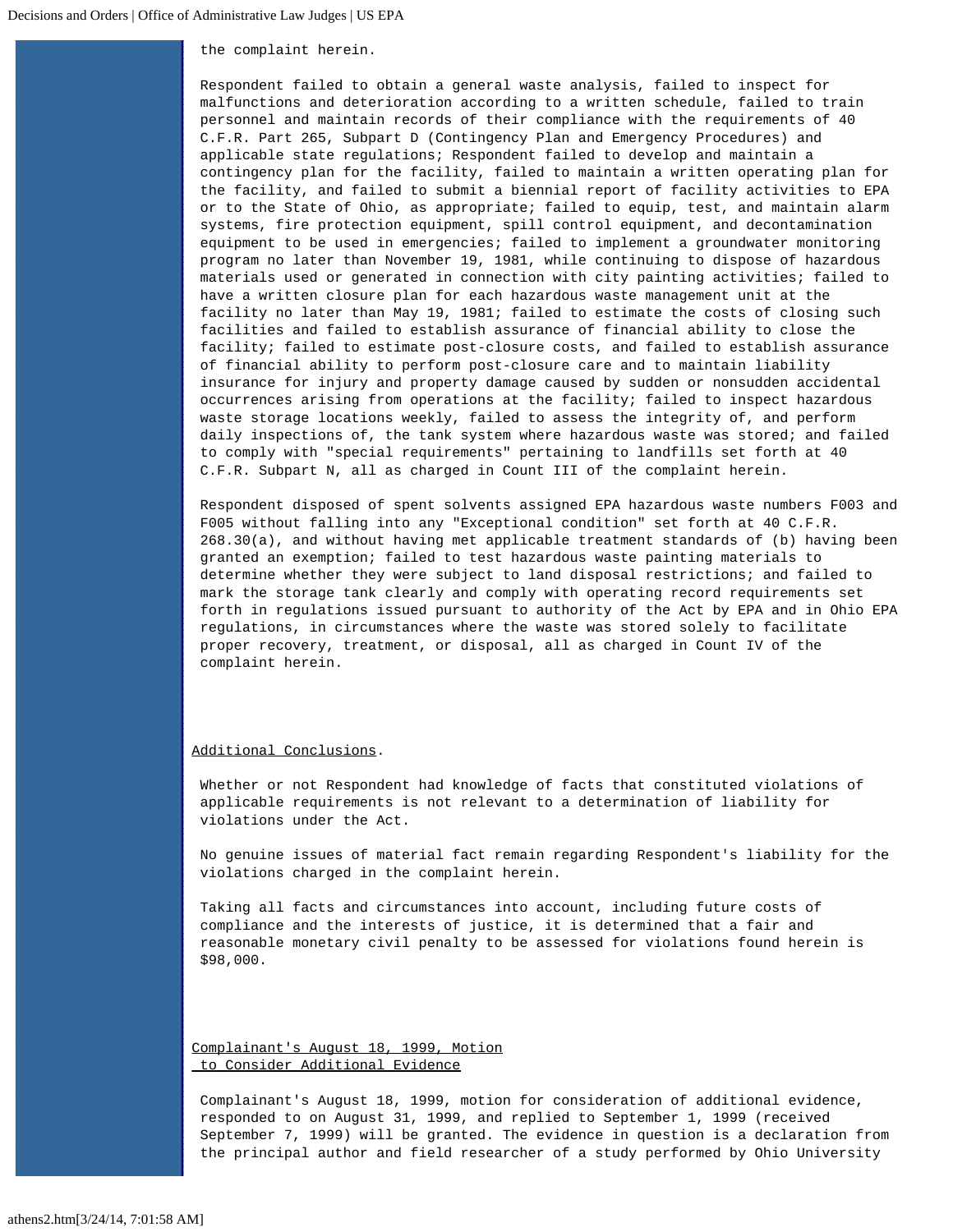for the City of Athens to determine the source of tetrachloroethylene and

trichloroethylene contamination of the city's West State Street Well Field. $(19)$  The declaration does in fact comply with Title  $28\frac{(20)}{10}$ ; moreover, it is not inadmissible in administrative proceedings simply because it is hearsay. (Complainant's Reply in Support of its Motion for Consideration of Additional Evidence, at 1-2).

This report relied upon statements of city employees who worked at the City Garage and paint shop. The individuals referred to in the study reportedly stated that at least one of them had said that "in past years they . . . cleaned painting equipment resulting in the disposal of paints and solvents on the gravel in front

of the paint shop.  $\frac{(21)}{1}$  $\frac{(21)}{1}$  $\frac{(21)}{1}$  In that report at 17, it is said that "our investigation indicates that TCE, other solvents, and paints, have been regularly disposed at and around location C (Figure 23). Location C was the area outside of the Paint Shop, in the City Garage Compound. This statement was based on the field work we had performed for the study, and was supported by what the City employee(s) had told me during 1990."  $(22)$  Moreover,

At least one City employee told me there was an underground storage tank<br>(UST) that they used to put oil and/or solvents into. The location of<br>the UST, which was pointed out to me, was east of monitoring well MW-7<br>from my rain. It is obvious to me that there was a leak in the UST.  $(23)$ 

Correction of Monetary Civil Penalty set forth in Decision and Order of October 8, 1999.

The amount of monetary civil penalty determined to be fair and reasonable, taking all appropriate considerations into account in setting it, was incorrectly stated and assessed owing to a typographical error. The parties have been informed orally of this error. The correct amount is \$98,000.

#### **SUPPLEMENTAL ORDER**

Complainant's motion of August 18, 1999 (response filed August 31, 1999; reply filed by Complainant on September 1, 1999) for consideration of additional evidence is hereby granted; the Regional Hearing Clerk is instructed to add the Declaration of Ian A. Gillis of July 23, 1999, to the record in this matter.

Respondent's motion of October 28, 1998, for leave to amend its answer to the complaint is hereby granted.

The monetary civil penalty set forth in the **Decision and Order** of October 8, 1999, at 8, and in the Order and Compliance Order therein at 9, shall be, and is, as corrected, \$98,000.

J. F. Greene Administrative Law Judge

\_\_\_\_\_\_\_\_\_\_\_\_\_\_\_\_\_\_\_\_\_\_\_\_\_\_\_

Washington, D. C. October 18, 1999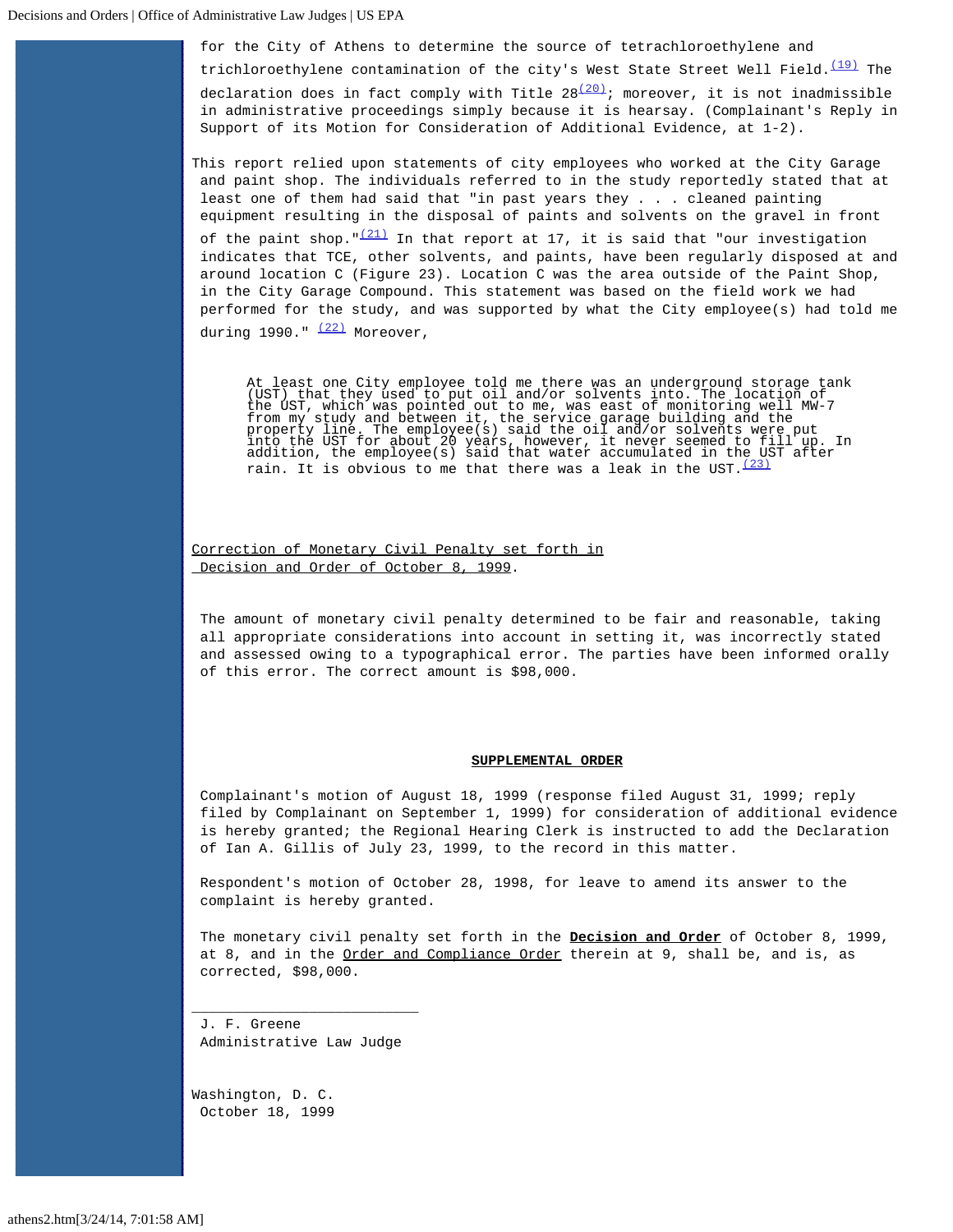- <span id="page-5-0"></span>1. Complaint at 3, ¶¶ 11-12.
- <span id="page-5-1"></span>2. Complaint at 3-4, ¶¶ 13-15.
- <span id="page-5-2"></span>3. Complaint at 4, ¶¶ 17-19.
- <span id="page-5-3"></span>4. Complaint at 5, ¶¶ 21-24.
- <span id="page-5-4"></span>5. Complaint at 6, ¶¶ 28-30.
- <span id="page-5-5"></span>6. Id. ¶¶ 34-36.
- <span id="page-5-6"></span>7. Complaint at 7, ¶¶ 37-39.
- <span id="page-5-7"></span>8. Complaint at 6, ¶¶ 31-33.
- <span id="page-5-8"></span>9. Complaint at 7, ¶¶ 40-43.
- <span id="page-5-9"></span>10. Complaint at 8, ¶¶ 44-47.
- <span id="page-5-10"></span>11. Complaint at 8-9, ¶¶ 48-50.
- <span id="page-5-11"></span>12. Complaint at 9, ¶¶ 51-54.
- <span id="page-5-12"></span>13. Complaint at 9-10, ¶¶ 52-57.
- <span id="page-5-13"></span>14. Complaint at 10, ¶¶ 58-60.
- <span id="page-5-14"></span>15. Complaint at 10-11, at ¶¶ 62-65.
- <span id="page-5-15"></span>16. Complaint at 11, ¶¶ 66-68.
- <span id="page-5-16"></span>17. Complaint at 11, ¶¶ 69-71.

<span id="page-5-17"></span>18. See Respondent's *Motion to Dismiss for Lack of Mandatory Prior Notice as Required by 40 C.F.R. § 22.37(a)-(e)*, and Memorandum in Support, February 2, 1999, wherein Respondent asserted that failure to give notice violated its constitutional rights. It is noted that Ohio authorities issued notices of violation to the City on several occasions in 1991-1992. (See Complainant's December 21, 1998, motion at 4, which refers to Complainant's exhibits 11, 13, 18, and 20.

<span id="page-5-18"></span>19. *Report for Locating the Source of TCE in Athens City Wells,* 1989-1990.

<span id="page-5-19"></span>20. 28 U.S.C. § 1746.

<span id="page-5-20"></span>21. Declaration of Ian A. Gillis, at 2.

<span id="page-5-21"></span>22. Ibid.

<span id="page-5-22"></span>23. Complainant's Motion for Consideration of Additional Evidence, *Declaration*, at  $2 - 3$ .